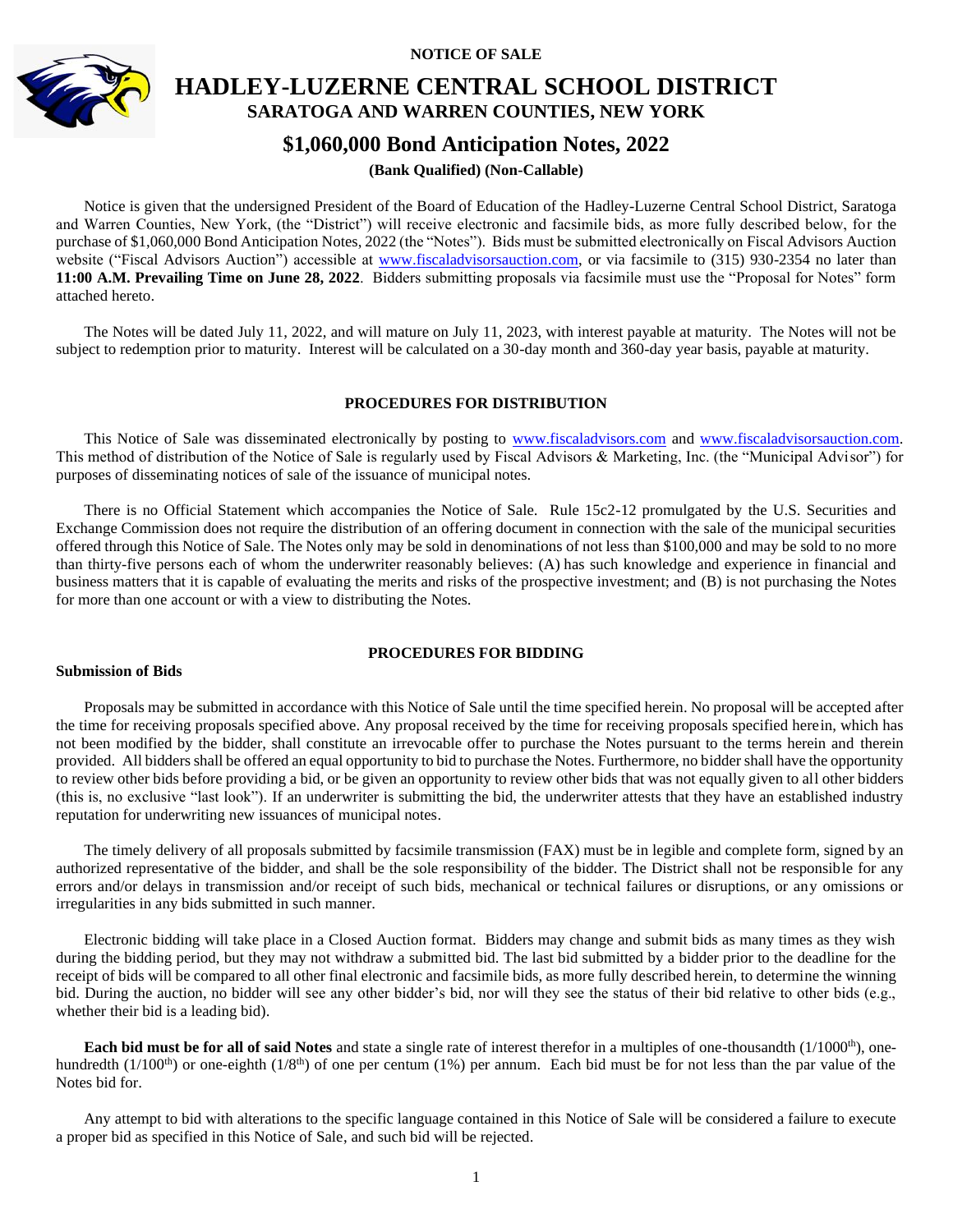#### **Award of Notes**

Unless all bids are rejected, the award will be made to the bidder complying with the terms of sale and offering to purchase the Notes at the lowest net interest cost, that being the rate of interest which will produce the least interest cost over the life of the Notes, after accounting for the premium offered, if any; provided, however, that if two or more bidders offer to purchase the Notes at the same lowest net interest cost, then such award will be made to one of said bidders as may be selected by lot from among said bidders by the undersigned Chief Fiscal Officer. The District may, after selecting the low bidder, decrease the aggregate principal amount of the Notes, in order that the total proceeds, which include the total principal amount of the Notes plus the original issue premium, if any, received by the District do not exceed the maximum amount permitted under applicable provisions of the Internal Revenue Code of 1986, as amended) (the "Code").

The District reserves the right to reject any and all bids (regardless of the interest rate bid), to reject any bid not complying with this official Notice of Sale and, so far as permitted by law, to waive any irregularity or informality with respect to any bid or the bidding process. All or none bids will be rejected. Conditional bids will be rejected, including any bid subject to credit approval.

#### **Registration to Bid**

To bid electronically using Fiscal Advisors Auction, bidders must first visit the Fiscal Advisors Auction website at [www.fiscaladvisorsauction.com](http://www.fiscaladvisorsauction.com/) where, if they have never registered with either Fiscal Advisors Auction or any municipal debt auction website powered by Grant Street Group, they can register and then request admission to the District's auction. Only FINRA registered broker dealers, dealer banks with The Depository Trust Company ("DTC") clearing arrangements and banks or trust companies located and authorized to do business in the State of New York will be eligible to bid. The District will determine whether any request for admission is granted. Bidders who have previously registered with Fiscal Advisors Auction may call auction support at (412) 391-5555 x1370, to confirm their ID or password. The use of Fiscal Advisors Auction shall be at the bidder's risk, and the District shall have no liability with respect thereto. Bidders shall not be required to register in order to submit a facsimile bid.

## **Rules of Fiscal Advisors Auction**

The "Rules of Fiscal Advisors Auction" can be viewed on the Fiscal Advisors Auction website and are incorporated by reference in this Notice of Sale. Bidders must comply with the Rules of Fiscal Advisors Auction in addition to the requirements of this Notice of Sale. In the event the Rules of Fiscal Advisors Auction conflict with this Notice of Sale, this Notice of Sale shall prevail.

#### **Disclaimer**

Each prospective bidder who wishes to submit electronic bids shall be solely responsible to register to bid via Fiscal Advisors Auction. Each qualified prospective bidder shall be solely responsible to make necessary arrangements to access Fiscal Advisors Auction for purposes of submitting its bid in a timely manner and in compliance with the requirements of this Notice of Sale. Neither the District nor Fiscal Advisors Auction shall have any duty or obligation to undertake such registration to bid for any prospective bidder or to provide or assure such access to any qualified prospective bidder, and neither the District nor Fiscal Advisors Auction shall be responsible for a bidder's failure to register to bid or for proper operation of, or have any liability for any delays or interruptions of, or any damages caused by Fiscal Advisors Auction. The District is using Fiscal Advisors Auction as a communications mechanism, and not as the District's agent, to conduct the electronic bidding for the Notes. If a prospective bidder encounters any difficulty in registering to bid, or submitting or modifying a bid for the Notes, it should telephone Fiscal Advisors Auction and notify the Municipal Advisor at (315) 752-0051 (provided that the District shall have no obligation to take any action whatsoever upon receipt of such notice). After receipt of bids is closed, the District through Fiscal Advisors Auction or telephone will indicate the apparent successful bidder. Such message is a courtesy only for viewers, and does not constitute the award of the Notes. The Fiscal Advisors Auction bids will be compared with bids received outside of Fiscal Advisors Auction, if any, before the award is made. Each bid will remain subject to review by the District to determine its net interest cost and compliance with the terms of this Notice of Sale.

# **THE NOTES**

#### **Security for the Notes**

The Notes will be valid and legally binding general obligations of the District, all the taxable real property within which will be subject to the levy of ad valorem taxes to pay the Notes and interest thereon, without limitation as to rate or amount. The District will pledge its faith and credit for the payment of the principal of the Notes and interest thereon. Principal and interest on the Notes are payable at maturity in lawful money of the United States of America (Federal Funds).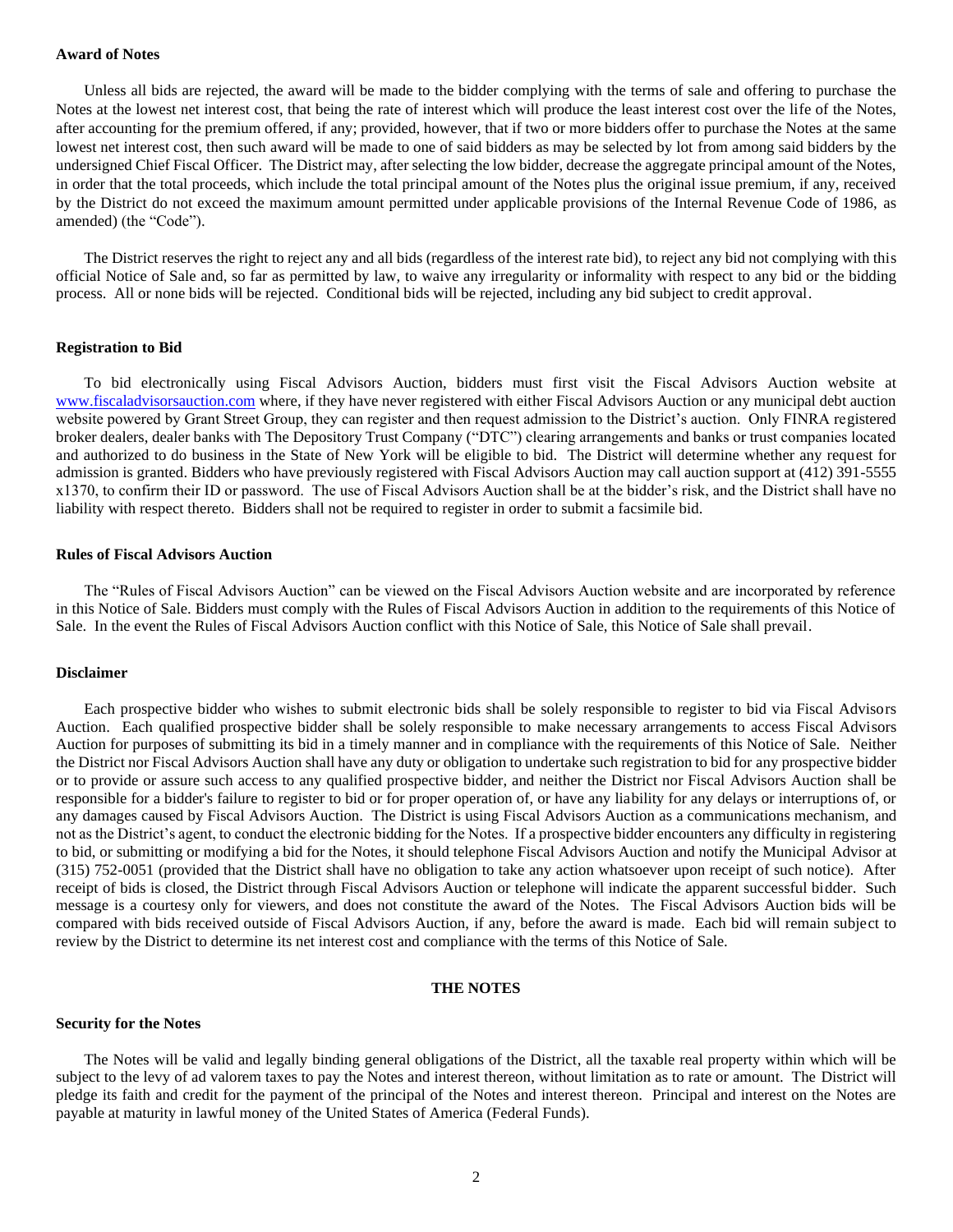In the event of a default in the payment of the principal of and/or interest on the Notes, the State Comptroller is required to withhold, under certain conditions prescribed by Section 99-b of the State Finance Law, state aid and assistance to the District and to apply the amount thereof so withheld to the payment of such defaulted principal and/or interest, which requirement constitutes a covenant by the State with the holders from time to time of the Notes.

# **Purpose of Issue**

The Notes are issued pursuant to the Constitution and statutes of the State of New York, including among other things, the Education Law, the New York State Local Finance Law, and various bond resolutions adopted by the Board of Education authorizing the purchase of school buses and vans. The proceeds of the Notes, together with \$300,000 available funds of the District, will partially redeem and renew \$910,000 bond anticipation notes maturing July 13, 2022 and provide \$450,000 in new money for the purchase of school buses.

## **Form of the Notes**

At the option of the purchaser, the Notes will be issued in (i) registered certificated form, registered in the name of the purchasers or (ii) registered book-entry-only form registered to Cede & Co., as the partnership nominee for The Depository Trust Company, New York, New York ("DTC"). All expenses related to DTC shall be the responsibility of the purchaser.

If the Notes are issued as registered in the name of the purchaser, principal of and interest on the Notes will be payable in Federal Funds at the office of the School District. A single note certificate will be issued for Notes bearing the same rate of interest in the aggregate principal amount awarded to such purchaser at such interest rate.

If the purchaser notifies Bond Counsel by 3:00 o'clock P.M., Prevailing Time on the date of sale, such Notes may be issued in the form of book-entry-only notes, in the denominations corresponding to the aggregate principal amount for each Note bearing the same rate of interest and CUSIP number. In the event that the Purchaser chooses registered notes, as a condition to delivery of the Notes, the successful bidder will be required to cause such note certificates to be (i) registered in the name of Cede & Co., as nominee of DTC, and (ii) deposited with DTC to be held in trust until maturity. DTC is an automated depository for securities and clearinghouse for securities transactions, and will be responsible for establishing and maintaining a book-entry system for recording the ownership interests of its participants, which include certain banks, trust companies and securities dealers, and the transfers of the interests among its participants. The DTC participants will be responsible for establishing and maintaining records with respect to the Notes. Individual purchases of beneficial ownership interests in the Notes may only be made through book entries (without certificates issued by the District) made on the books and records of DTC (or a successor depository) and its participants, in denominations of \$100,000 or integral multiples thereof, except for one necessary odd denomination which is or includes \$160,000. Principal and interest on the Notes will be payable by the District by wire transfer or in clearinghouse funds to DTC or its nominee as registered owner of the Notes. Transfer of principal and interest payments to participants of DTC will be the responsibility of DTC; transfer of principal and interest payments to beneficial owners by participants of DTC will be the responsibility of such participants and other nominees of beneficial owners. The District will not be responsible or liable for payments by DTC to its participants or by DTC participants to beneficial owners or for maintaining, supervising or reviewing the records maintained by DTC, its participants or persons acting through such participants.

#### **CUSIP Identification Numbers**

The Municipal Advisor intends to provide the purchaser of the issue with CUSIP identification numbers in compliance with MSRB Rule G-34, (a)(i) (A)-(H). As is further discussed in Rule G-34 the purchaser, as the "dealer who acquires" the issue, is responsible for the registration fee to the CUSIP Bureau for this service. It is anticipated that CUSIP identification numbers will be printed on the Notes. All expenses in relation to the printing of CUSIP numbers on the Notes will be paid for by the District provided, however; the District assumes no responsibility for any CUSIP Service Bureau charge or other charges that may be imposed for the assignment of such numbers.

#### **Note Rating**

The Notes are NOT rated.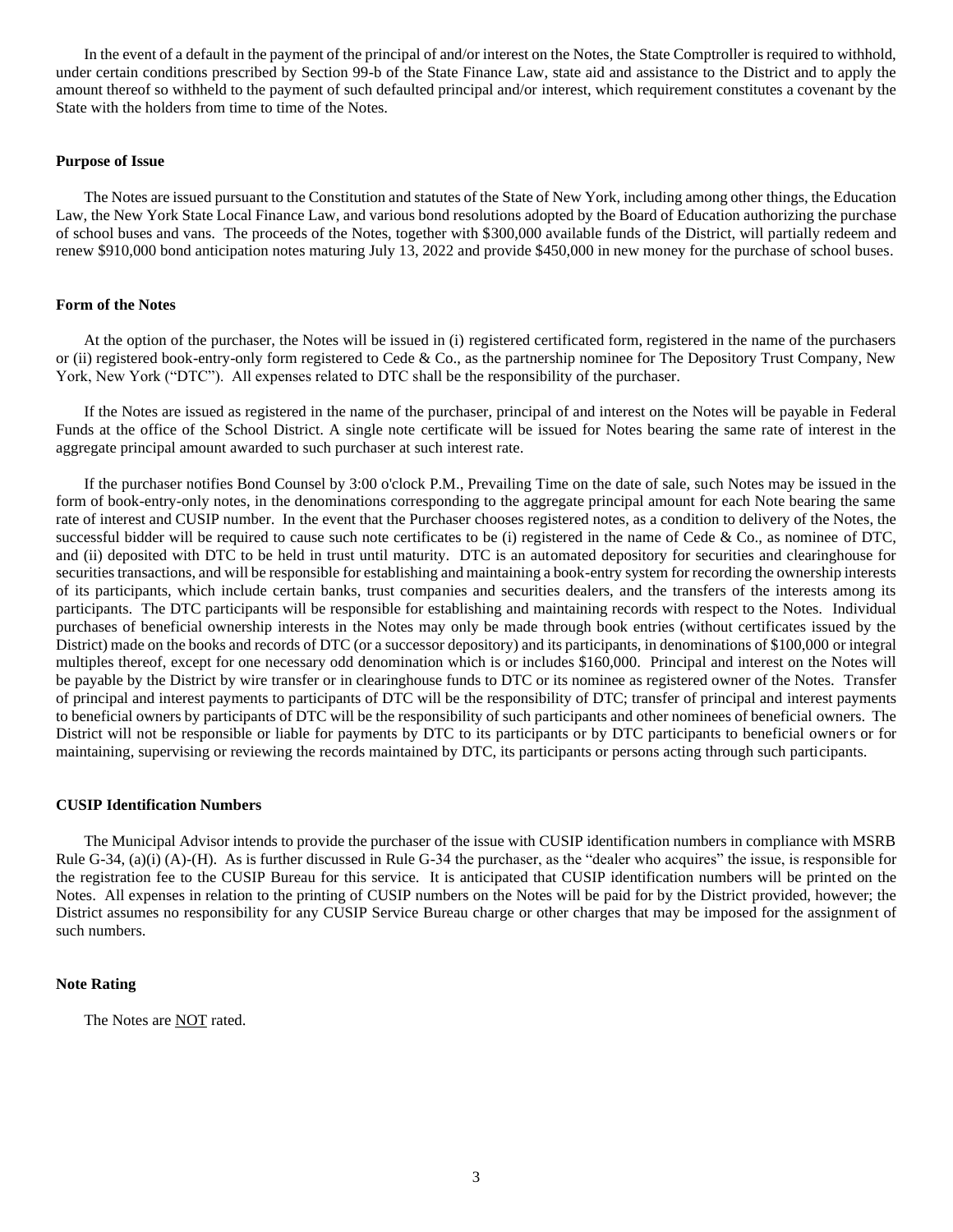#### **Delivery Date and Place of Delivery**

The Notes will be delivered through the facilities of DTC in Jersey City, New Jersey, or otherwise as may be agreed with the purchaser, on or about July 11, 2022. The purchase price of said Notes, in accordance with each purchaser's bid, shall be paid in Federal Funds or other funds available for immediate credit on said delivery date. The Municipal Advisor shall provide the successful bidder with wire instructions relative to the payment of the purchase price of the Notes and the successful bidder shall be entitled to rely on such instructions.

# **Issue Price**

By submitting a bid, each bidder is certifying that its bid is a firm offer to purchase the Notes, is a good faith offer which the bidder believes reflects current market conditions, and is not a "courtesy bid" being submitted for the purpose of assisting in meeting the competitive sale requirements relating to the establishment of the "issue price" of the Notes pursuant to Section 148 of the Code, including the requirement that bids be received from at least three (3) underwriters of municipal bonds who have established industry reputations for underwriting new issuances of municipal bonds (the "Competitive Sale Requirements"). The Municipal Advisor will advise the winning bidder if the Competitive Sale Requirements were met at the same time it notifies the winning bidder of the award of the Notes. Bids will not be subject to cancellation in the event that the Competitive Sale Requirements are not satisfied.

The winning bidder shall, within one (1) hour after being notified of the award of the Notes, advise the Municipal Advisor by electronic or facsimile transmission of the reasonably expected initial public offering price or yield of each maturity of the Notes (the "Initial Reoffering Prices") as of the date of the award.

By submitting a bid, the winning bidder agrees (unless the winning bidder is purchasing the Notes for its own account and not with a view to distribution or resale to the public) that if the Competitive Sale Requirements are not met, it will elect and satisfy either option (1) or option (2) described below. Such election must be made on the bid form submitted by each bidder.

For purposes of the "hold the price" or "follow the price" requirement described below, a "maturity" refers to Notes that have the same interest rate, credit and payment terms.

(1) Hold the Price. The winning bidder:

(a) will make a bona fide offering to the public of all of the Notes at the Initial Reoffering Prices and provide Bond Counsel with reasonable supporting documentation, such as a copy of the pricing wire or equivalent communication, the form of which is acceptable to Bond Counsel,

will neither offer nor sell to any person any Notes within a maturity at a price that is higher, or a yield that is lower, than the Initial Reoffering Price of such maturity until the earlier of (i) the date on which the winning bidder has sold to the public at least 10 percent of the Notes of such maturity at a price that is no higher, or a yield that is no lower, than the Initial Reoffering Price of such maturity or (ii) the close of business on the  $5<sup>th</sup>$  business day after the date of the award of the Notes, and

(c) has or will include within any agreement among underwriters, any selling group agreement and each retail distribution agreement (to which the winning bidder is a party) relating to the initial sale of the Notes to the public, together with the related pricing wires, language obligating each underwriter to comply with the limitations on the sale of the Notes as set forth above.

(2) Follow the Price. The winning bidder:

(a) will make a bona fide offering to the public of all of the Notes at the Initial Reoffering Prices and provide the Issuer with reasonable supporting documentation, such as a copy of the pricing wire or equivalent communication, the form of which is acceptable to Bond Counsel,

will report to the District information regarding the actual prices at which at least 10 percent of the Notes within each maturity of the Notes have been sold to the public,

(c) will provide the District with reasonable supporting documentation or certifications of such sale prices the form of which is acceptable to Bond Counsel. This reporting requirement, which may extend beyond the closing date of the Notes, will continue until such date that 10 percent of each maturity of the Notes has been sold to the public, and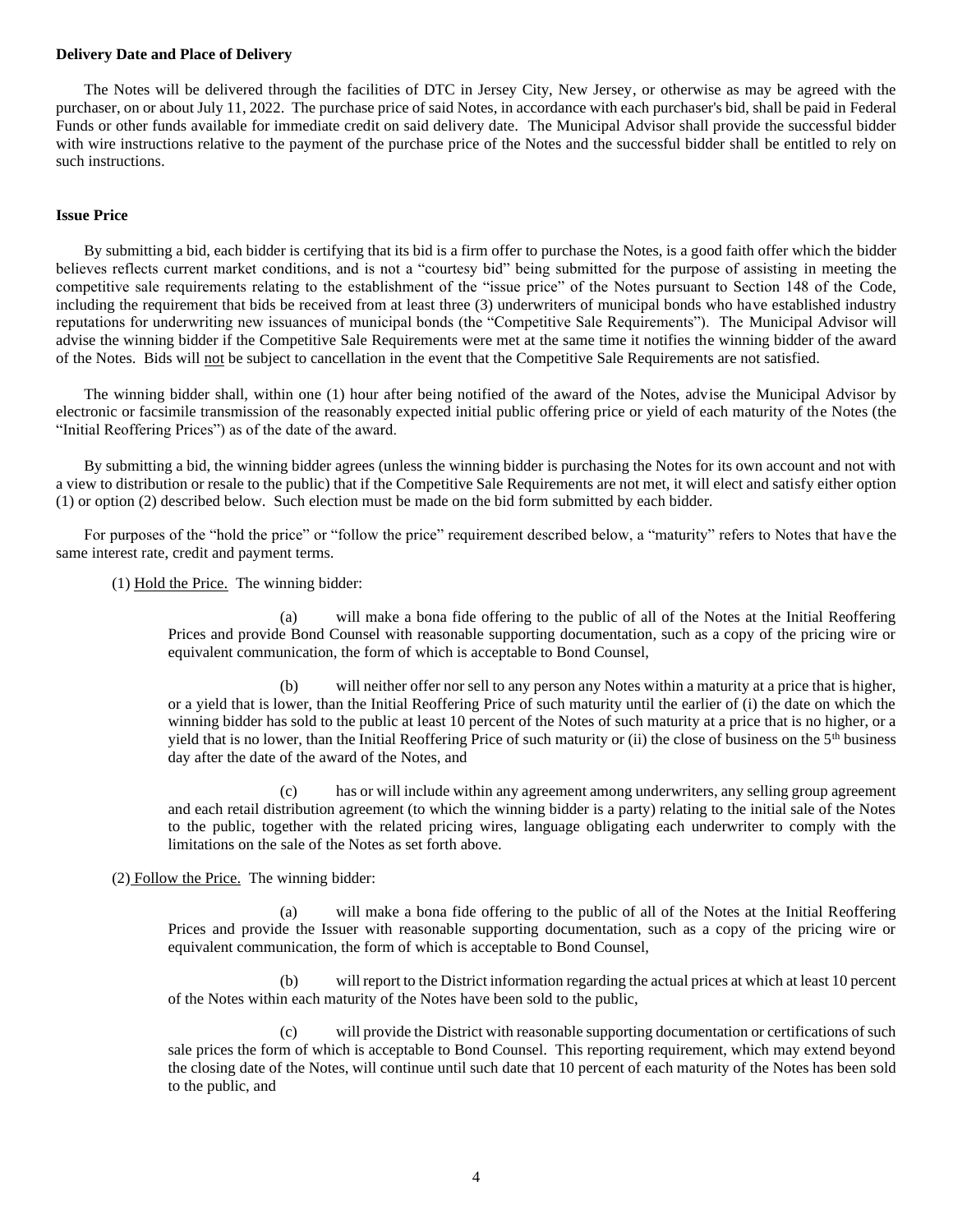(d) has or will include within any agreement among underwriters, any selling group agreement and each retail distribution agreement (to which the winning bidder is a party) relating to the initial sale of the Notes to the public, together with the related pricing wires, language obligating each underwriter to comply with the reporting requirement described above.

Regardless of whether or not the Competitive Sale Requirements were met, the winning bidder shall submit to the Issuer a certificate (the "Reoffering Price Certificate"), satisfactory to Bond Counsel, prior to the delivery of the Notes stating the applicable facts as described above. The form of Reoffering Price Certificate is available by contacting Bond Counsel or the Municipal Advisor.

If the winning bidder has purchased the Notes for its own account and not with a view to distribution or resale to the public, then, whether or not the Competitive Sale Requirements were met, the Reoffering Price Certificate will recite such facts and identify the price or prices at which the purchase of the Notes was made.

For purposes of this Notice, the "public" does not include the winning bidder or any person that agrees pursuant to a written contract with the winning bidder to participate in the initial sale of the Notes to the public (such as a retail distribution agreement between a national lead underwriter and a regional firm under which the regional firm participates in the initial sale of the Notes to the public). In making the representations described above, the winning bidder must reflect the effect on the offering prices of any "derivative products" (e.g., a tender option) used by the bidder in connection with the initial sale of any of the Notes.

#### **Tax Exemption and Legal Opinion**

As a condition to the purchaser's obligation to accept delivery of and pay for the Notes, such purchaser will be furnished, without cost, the following, dated as of the date of the delivery of and payment for said Notes: (i) a Closing Certificate, constituting a receipt for the note proceeds and a signature certificate, which will include a statement that no litigation is pending, or to the knowledge of the signers, threatened affecting the Notes, (ii) an arbitrage certificate executed on behalf of the District which will include, among other things, covenants, relating to compliance with the Code, with the owners of the Notes that the District will, among other things, (A) take all actions on its part necessary to cause interest on the Notes to be excluded from the gross income of the owners thereof for Federal income tax purposes, including without limitation, restricting, to the extent necessary, the yield on investments made with the proceeds of the Notes and investment earnings thereon, making required payments to the Federal Government, if any, and maintaining books and records in a specified manner, where appropriate, and (B) refrain from taking any action which would cause interest on the Notes to be includable in the gross income of the owners thereof for Federal income tax purposes, including, without limitation, refraining from spending the proceeds of the Notes and investment earnings thereon on certain specified purposes; and (iii) the approving legal opinion as to the validity of the Notes of **Barclay Damon LLP, Bond Counsel, Albany, New York.**

**The Notes will be designated or deemed designated by the District as "qualified tax-exempt obligations" pursuant to Section 265(b)(3) of the Code.**

## **Contact Information**

Additional information may be obtained upon request from the offices of Fiscal Advisors & Marketing, Inc., Phone: (315) 752-0051, or at [www.fiscaladvisors.com.](file://///app03/pub/Official%20Statements/Schools%20I-O/www.fiscaladvisors.com)

The District's Bond Counsel's contact information is as follows: M. Cornelia Cahill, Esq., Barclay Damon LLP, 80 State Street Albany, New York 12207, Phone: (518) 429-4296, Fax: (518) 533-2926, Email[: MCahill@barclaydamon.com.](mailto:MCahill@barclaydamon.com)

The District's contact information is as follows: Michelle Taylor, Business Administration, 273 Lake Avenue, P.O. Box 200, Lake Luzerne, New York 12846, Phone: (518) 696-2378 ext. 1137, Fax: (518) 696-5884, email: [taylorm@hlcs.org](mailto:taylorm@hlcs.org)

#### **HADLEY-LUZERNE CENTRAL SCHOOL DISTRICT**

**Dated: June 21, 2022 EDDIE JOE MOULTON PRESIDENT OF THE BOARD OF EDUCATION AND CHIEF FISCAL OFFICER**